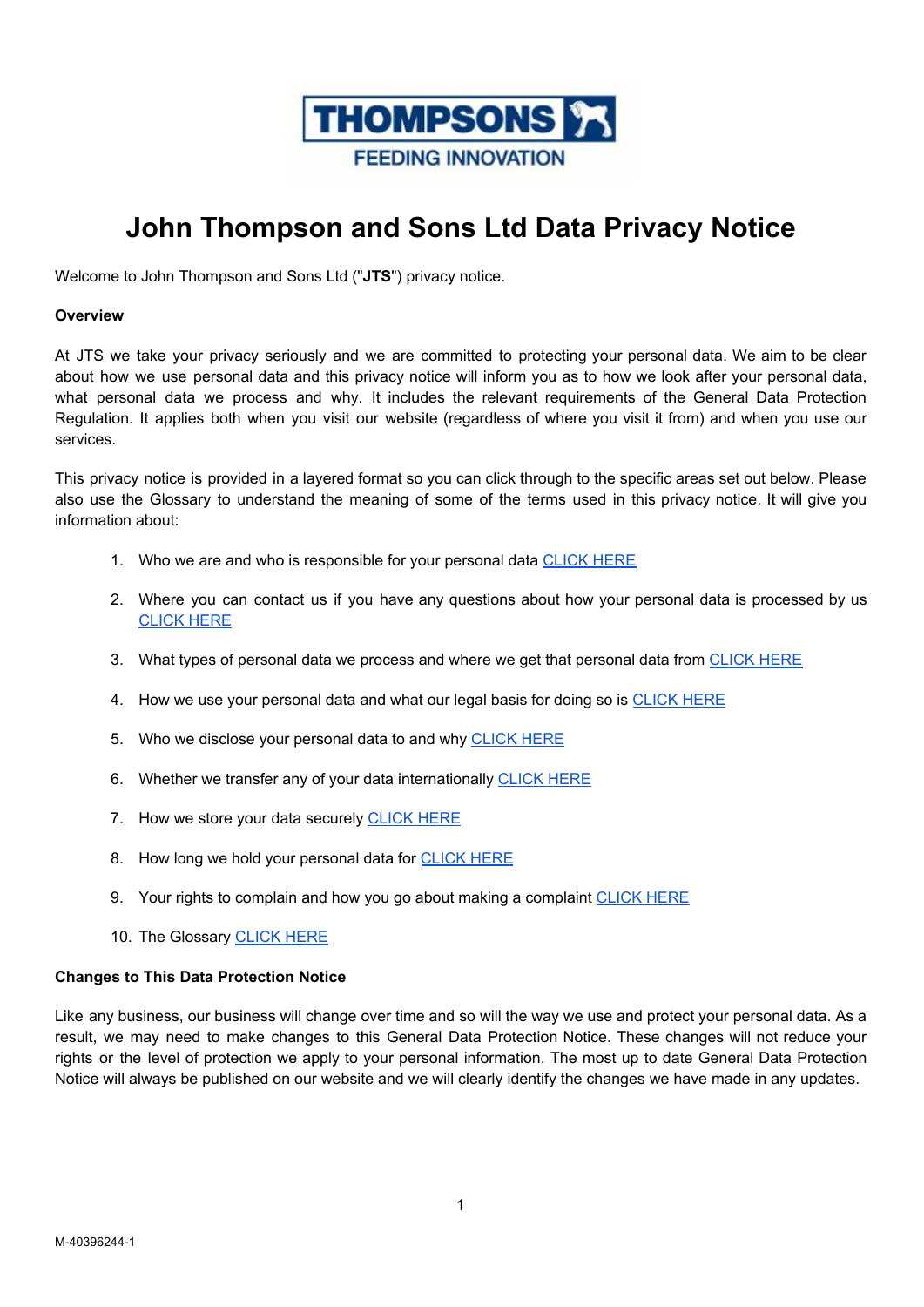## <span id="page-1-0"></span>**1 .Important information and who we are**

This privacy notice aims to give you information on how JTS collects and processes your personal data through your dealings with us, including your use of this website or when you purchase a product from us or use any other service we offer.

This website is not intended for children and we do not knowingly collect data relating to children.

It is important that you read this privacy notice together with any other privacy notice or fair processing notice we may provide on specific occasions when we are collecting or processing personal data about you so that you are fully aware of how and why we are using your data. This privacy notice supplements the other notices and is not intended to override them.

## **Controller**

**JTS** is the controller and responsible for your personal data (collectively referred to as "**JTS**", "we", "us" or "our" in this privacy notice). When we refer to JTS we mean:

### **John Thompson and Sons Ltd**

Company Number: R0000447

Registered address: 35/39 York Road, Belfast, BT15 3GW

### **Third-party links**

This website may include links to third-party websites, plug-ins and applications. Clicking on those links or enabling those connections may allow third parties to collect or share data about you. We do not control these third-party websites and are not responsible for their privacy statements. When you leave our website, we encourage you to read the privacy notice of every website you visit.

# <span id="page-1-1"></span>2. Where you can contact us if you have any questions about how your personal data is processed by us

We have appointed a data privacy supervisor who is responsible for overseeing questions in relation to this privacy notice. If you have any questions about this privacy notice, including any requests to exercise your legal rights, please contact the Data Privacy Supervisor Officer by email at privacy@thompson.co.uk

#### <span id="page-1-2"></span>**3. What types of personal data we process, where we get that personal data from**

Personal data, or personal information, means any information about an individual from which that person can be identified. It does not include data where the identity has been removed (anonymous data).

We may need to collect, use, store and transfer different kinds of personal data about you which we have grouped together as follows:

- **Identity Data** includes first name, maiden name, last name, username or similar identifier, marital status, title, date of birth and gender.
- **Contact Data** includes billing address, email address and telephone numbers.
- **Financial Data** includes bank account and payment card details.
- **Transaction Data** includes details about payments to and from you and other details of services you have purchased from us.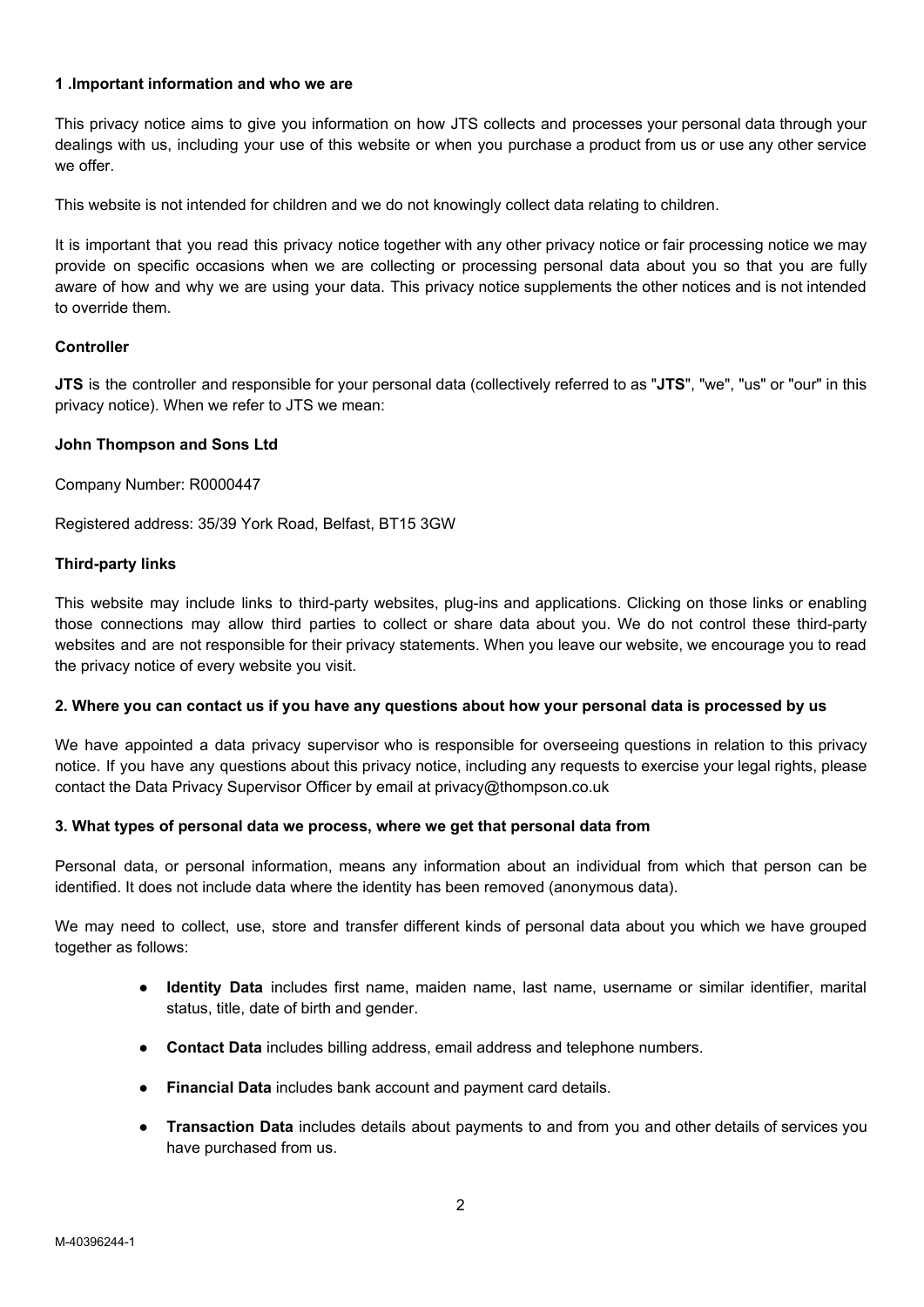- **Technical Data** includes internet protocol (IP) address and other technology on the devices you use to access this website.
- **Marketing and Communications Data** includes your preferences in receiving marketing from us.

We also collect, use and share **Aggregated Data** such as statistical data for any purpose. Aggregated Data may be derived from your personal data but is not considered personal data in law as this data does **not** directly or indirectly reveal your identity. However, if we combine or connect Aggregated Data with your personal data so that it can directly or indirectly identify you, we treat the combined data as personal data which will be used in accordance with this privacy notice.

We do not collect any **Special Categories of Personal Data** about you (this includes details about your race or ethnicity, religious or philosophical beliefs, sex life, sexual orientation, political opinions, trade union membership, information about your health and genetic and biometric data) unless we have your explicit consent to do so. Nor do we collect any information about criminal convictions and offences.

If you fail to provide personal data we may not be able to perform the contract we have or are trying to enter into with you (for example, to provide you with services). In this case, we may have to cancel a service you have with us but we will notify you if this is the case at the time.

### **How is your personal data collected?**

We use different methods to collect data from and about you including through:

- **Direct interactions.** You may give us your Identity, Contact and Financial Data by filling in forms or by corresponding with us by post, phone, email or otherwise. This includes personal data you provide when you:
	- Purchase a product from us; or
	- Give us some feedback.
- **Automated technologies or interactions.** As you interact with our website, we may automatically collect Technical Data about your browsing actions. We collect this personal data by using cookies.

#### <span id="page-2-0"></span>**4. How we use your personal data**

We will only use your personal data when the law allows us to. Most commonly, we will use your personal data in the following circumstances:

- Where we need to perform the contract we are about to enter into or have entered into with you.
- Where it is necessary for our legitimate interests (or those of a third party) and your interests and fundamental rights do not override those interests.
- Where we need to comply with a legal or regulatory obligation.

Generally we do not rely on consent as a legal basis for processing your personal data.

#### **Purposes for which we will use your personal data**

We have set out below, in a table format, a description of all the ways we plan to use your personal data, and which of the legal bases we rely on to do so. We have also identified what our legitimate interests are where appropriate.

Note that we may process your personal data for more than one lawful ground depending on the specific purpose for which we are using your data. Please contact us privacy@thompson.co.uk if you need details about the specific legal ground we are relying on to process your personal data where more than one ground has been set out in the table below.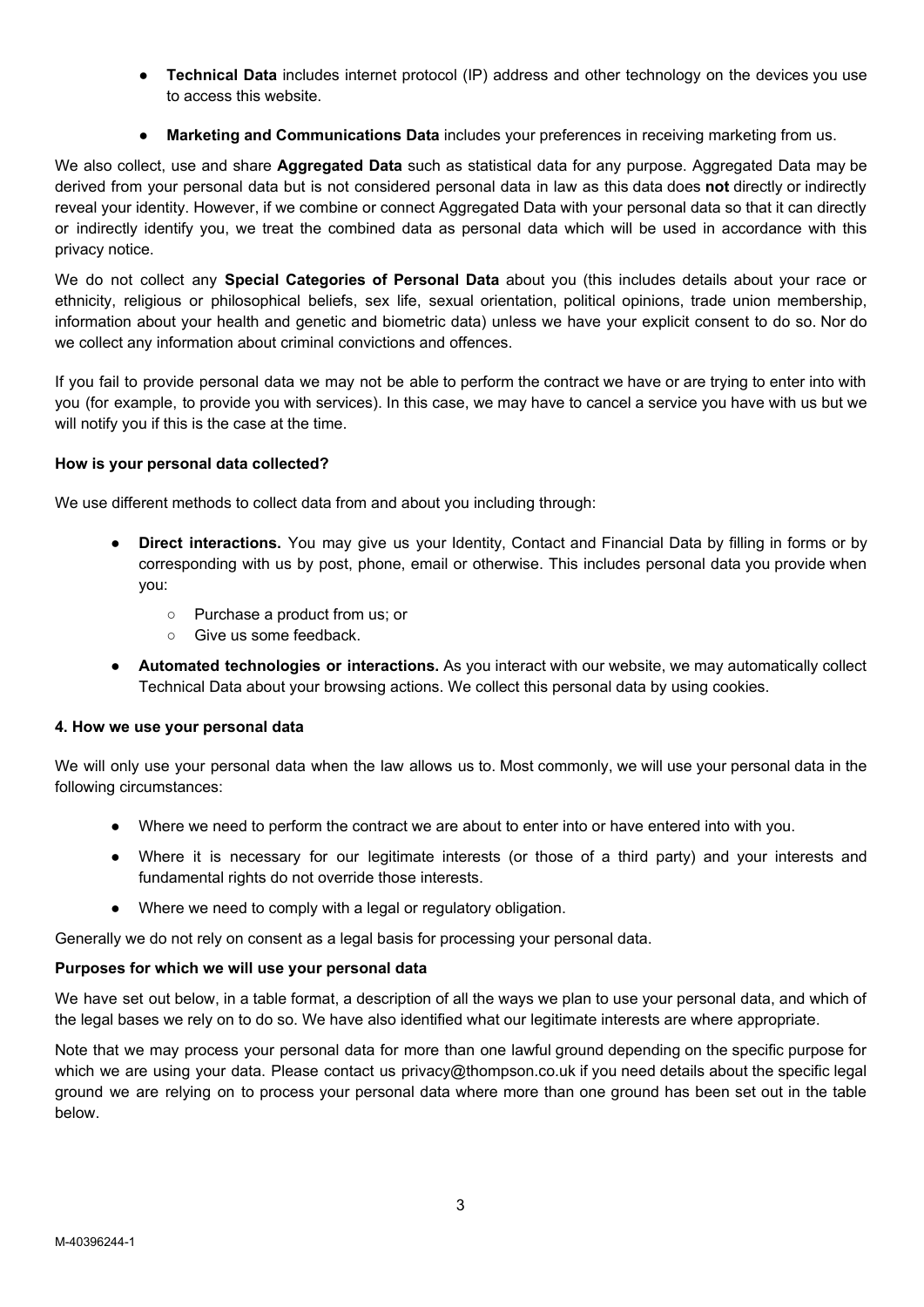| <b>Purpose/Activity</b>                                                                                                                                                                                                                  | Type of data                                                                                           | Lawful basis for processing including basis<br>of legitimate interest                                                                                                                                                                                                                                                                  |
|------------------------------------------------------------------------------------------------------------------------------------------------------------------------------------------------------------------------------------------|--------------------------------------------------------------------------------------------------------|----------------------------------------------------------------------------------------------------------------------------------------------------------------------------------------------------------------------------------------------------------------------------------------------------------------------------------------|
| To register you as a new<br>customer                                                                                                                                                                                                     | (a) Identity<br>(b) Contact                                                                            | Performance of a contract with you                                                                                                                                                                                                                                                                                                     |
| To process and deliver your<br>purchase including:<br>(a) Manage payments, fees<br>and charges<br>Collect<br>(b)<br>and<br>recover<br>money owed to us                                                                                   | (a) Identity<br>(b) Contact<br>(c) Financial<br>(d) Transaction<br>(e) Marketing and<br>Communications | (a) Performance of a contract with you<br>(b) Necessary for our legitimate interests                                                                                                                                                                                                                                                   |
| To manage our relationship<br>with you which will include:<br><b>Notify</b><br>about<br>(a)<br>you<br>information relevant to your<br>purchase with us;<br>Notifying<br>about<br>(b)<br>you<br>changes to our terms or<br>privacy policy | (a) Identity<br>(b) Contact<br>(c) Profile<br>(d) Marketing and<br>Communications                      | (a) Performance of a contract with you<br>(b) Necessary to comply with a legal obligation<br>(c) Necessary for our legitimate interests (to<br>keep our records updated and to study how<br>customers use our products/services)                                                                                                       |
| To administer and protect<br>business<br>and<br>this<br>our<br>(including<br>website<br>troubleshooting,<br>data<br>analysis,<br>testing,<br>system<br>maintenance,<br>support,<br>reporting and hosting of<br>data)                     | (a) Identity<br>(b) Contact<br>(c) Technical                                                           | (a) Necessary for our legitimate interests (for<br>running<br>business,<br>provision<br>our<br>of<br>administration<br>and IT services,<br>network<br>security, to prevent fraud and in the context of<br>business<br>reorganisation<br>а<br>or<br>group<br>restructuring exercise)<br>(b) Necessary to comply with a legal obligation |
| To make suggestions and<br>recommendations<br>to you<br>about services that may be<br>of interest to you                                                                                                                                 | (a) Identity<br>(b) Contact<br>(c) Technical<br>(d) Usage<br>(e) Profile                               | Necessary for our legitimate interests (to<br>develop our products/services and grow our<br>business)                                                                                                                                                                                                                                  |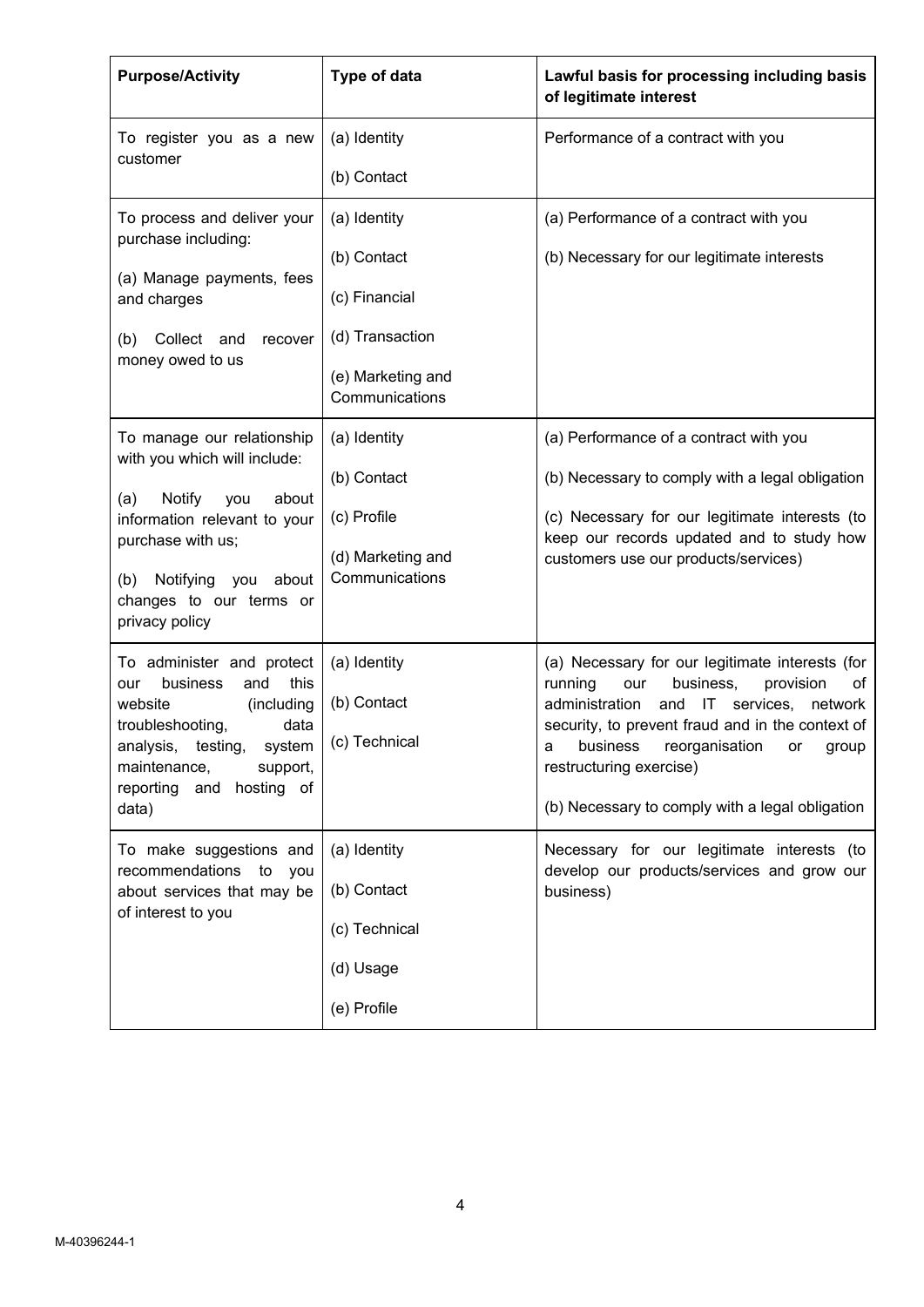# **Marketing**

We strive to provide you with choices regarding certain personal data uses, particularly around marketing and advertising. We have established the following personal data control mechanisms:

# **Promotional offers from us**

We may use your Identity, Contact, Technical, Usage and Profile Data to form a view on what we think you may want or need, or what may be of interest to you. This is how we decide which products, services and offers may be relevant for you (we call this marketing).

You will receive marketing communications from us if you have requested information from us or purchased or services from us and, in each case, you have not opted out of receiving that marketing.

# **Third-party marketing**

We will get your express opt-in consent before we share your personal data with any company outside JTS for marketing purposes.

# **Opting out**

You can ask us to stop sending you marketing messages at any time by following the opt-out links on any marketing message sent to you or by contacting us by email at privacy@thompson.co.uk at any time.

Where you opt out of receiving these marketing messages, this will not apply to personal data provided to us as a result of a product/service purchase, warranty registration, product/service experience or other transactions.

# **Cookies**

You can set your browser to refuse all or some browser cookies, or to alert you when websites set or access cookies. If you disable or refuse cookies, please note that some parts of this website may become inaccessible or not function properly. For more information about the cookies we use, please click [here.](http://wrbarnett.com/privacy-policies.html)

# **Change of purpose**

We will only use your personal data for the purposes for which we collected it, unless we reasonably consider that we need to use it for another reason and that reason is compatible with the original purpose. If you wish to get an explanation as to how the processing for the new purpose is compatible with the original purpose, please contact us by email at privacy@thompson.co.uk

If we need to use your personal data for an unrelated purpose, we will notify you and we will explain the legal basis which allows us to do so.

Please note that we may process your personal data without your knowledge or consent, in compliance with the above rules, where this is required or permitted by law.

# <span id="page-4-0"></span>**5. Who we disclose your personal data to and why**

We may have to share your personal data with the parties set out below for the purposes set out in the table in paragraph 4 above.

- Internal Third Parties as set out in the Glossary.
- External Third Parties as set out in the Glossary.
- Third parties to whom we may choose to sell, transfer, or merge parts of our business or our assets. Alternatively, we may seek to acquire other businesses or merge with them. If a change happens to

5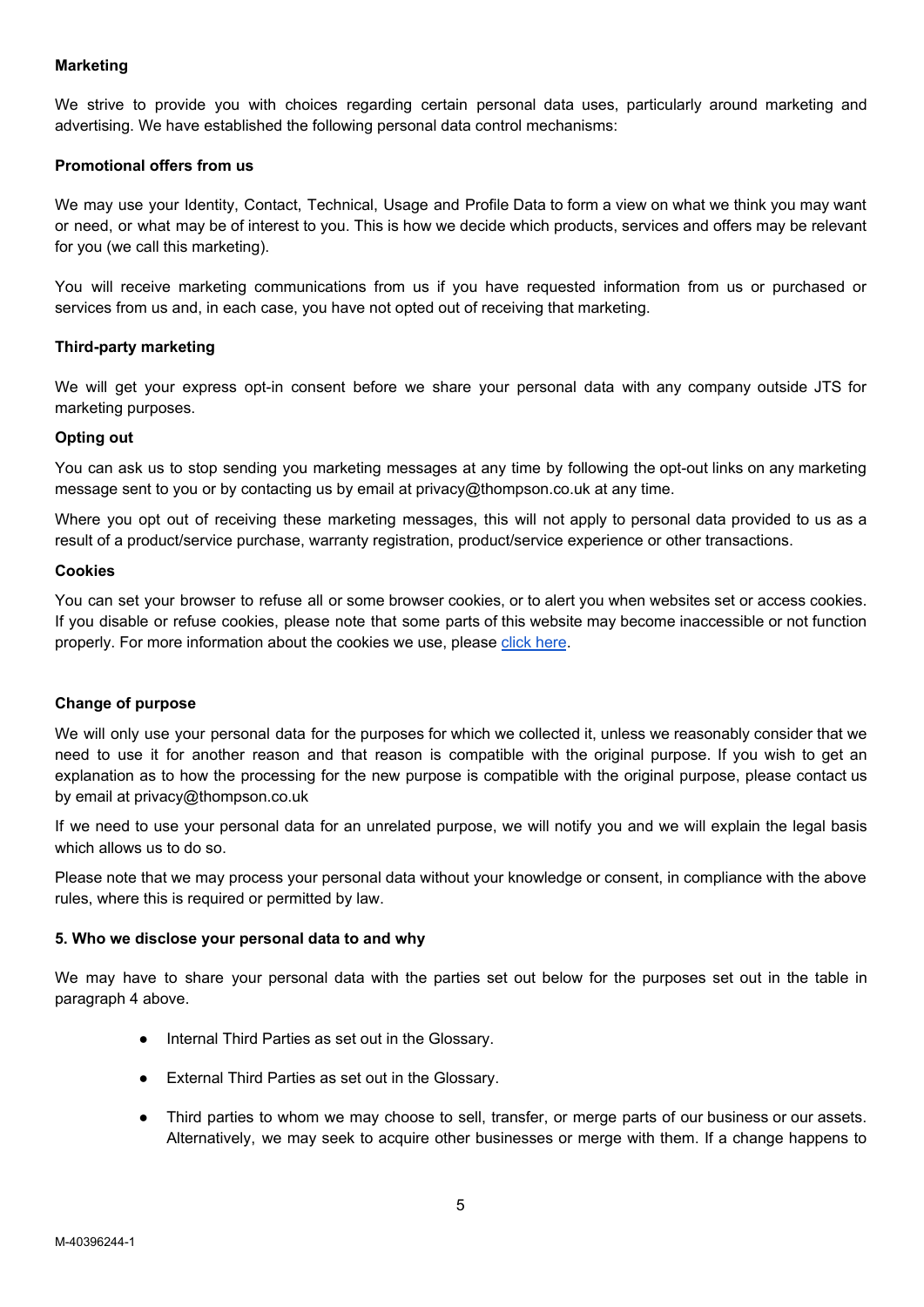our business, then the new owners may use your personal data in the same way as set out in this privacy notice.

We require all third parties to respect the security of your personal data and to treat it in accordance with the law. We do not allow our third-party service providers to use your personal data for their own purposes and only permit them to process your personal data for specified purposes and in accordance with our instructions.

### <span id="page-5-0"></span>**6. International transfers**

Whenever we transfer your personal data out of the EEA, we ensure a similar degree of protection is afforded to it by ensuring the following safeguard is implemented:

> • Where we use certain service providers, we may use specific contracts approved by the European Commission which give personal data the same protection it has in Europe.

### <span id="page-5-1"></span>**7. How we store your data securely**

We have put in place appropriate security measures to prevent your personal data from being accidentally lost, used or accessed in an unauthorised way, altered or disclosed. In addition, we limit access to your personal data to those employees, agents, contractors and other third parties who have a business need to know. They will only process your personal data on our instructions and they are subject to a duty of confidentiality.

We have put in place procedures to deal with any suspected personal data breach and will notify you and any applicable regulator of a breach where we are legally required to do so.

### <span id="page-5-2"></span>**8. Data retention**

### **How long will you use my personal data for?**

We will only retain your personal data for as long as necessary to fulfil the purposes we collected it for, including for the purposes of satisfying any legal, accounting, or reporting requirements.

To determine the appropriate retention period for personal data, we consider the amount, nature, and sensitivity of the personal data, the potential risk of harm from unauthorised use or disclosure of your personal data, the purposes for which we process your personal data and whether we can achieve those purposes through other means, and the applicable legal requirements.

Details of retention periods for different aspects of your personal data are available in our retention policy which you can request from us by contacting us at [privacy@thompson.co.uk](mailto:privacy@thompson.co.uk).

In some circumstances you can ask us to delete your data: see *Request erasure* below for further information.

In some circumstances we may anonymise your personal data (so that it can no longer be associated with you) for research or statistical purposes in which case we may use this information indefinitely without further notice to you.

# <span id="page-5-3"></span>**9. What rights you have in relation to your personal data and how you can exercise these rights**

Under certain circumstances, you have rights under data protection laws in relation to your personal data. Please click on the links below to find out more about these rights:

You have the right to make a complaint at any time to the Information Commissioner's Office (ICO), the UK supervisory authority for data protection issues (www.ico.org.uk). Address: Information Commissioner's Office 3 rd Floor, 14 Cromac Place, Belfast, BT7 2JB Tel: 028 9027 8757 or 0303 123 1114 Email: *[ni@ico.org.uk](mailto:ni@ico.org.uk)*.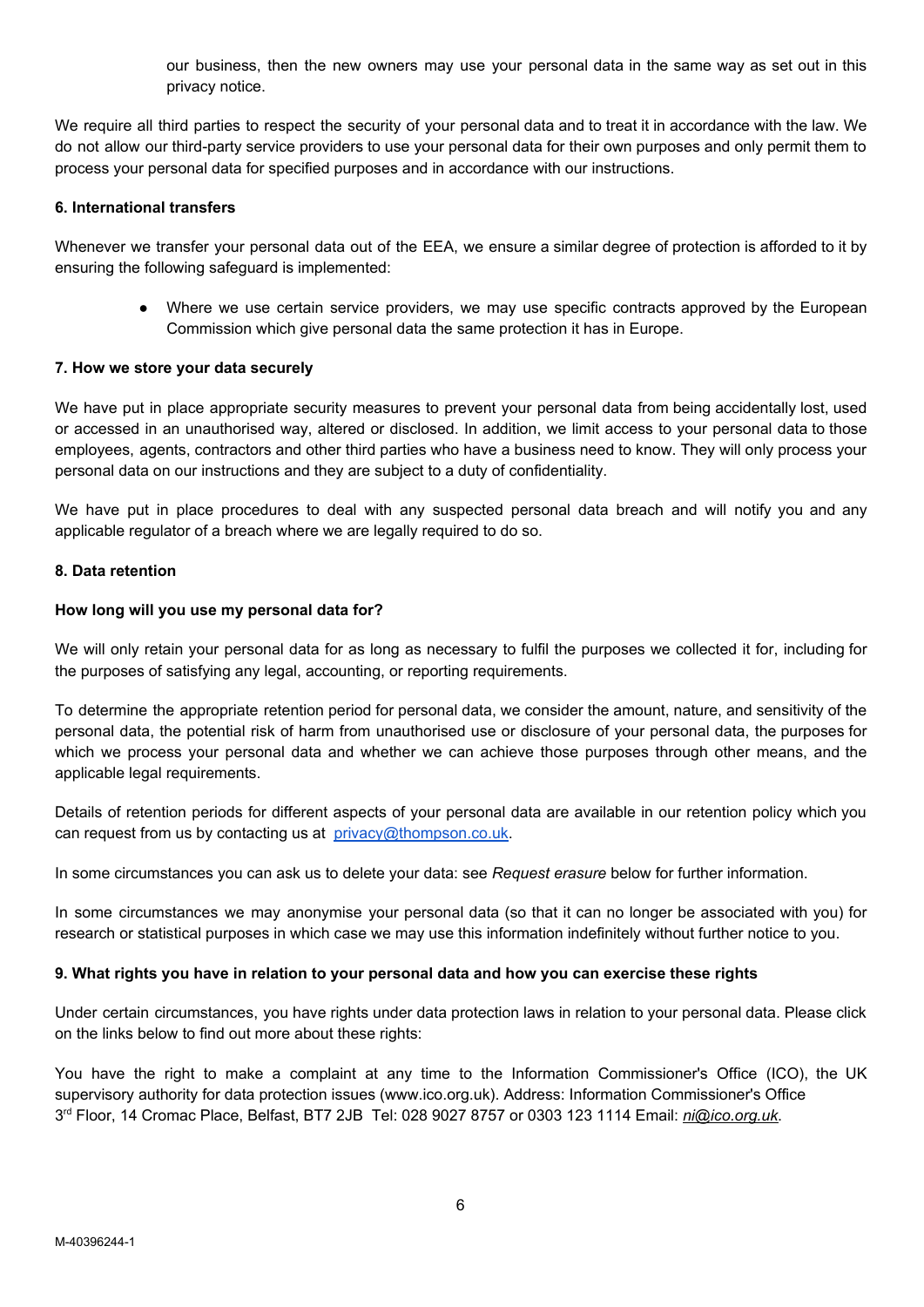We would, however, appreciate the chance to deal with your concerns before you approach the ICO so please contact us in the first instance.

When we receive a complaint from a person we make up a file containing the details of the complaint. This normally contains the identity of the complainant and any other individuals involved in the complaint.

We will only use the personal information we collect to process the complaint and to check on the level of service we provide.

We usually have to disclose the complainant's identity to whoever the complaint is about. This is inevitable where, for example, the accuracy of a person's record is in dispute. If a complainant doesn't want information identifying him or her to be disclosed, we will try to respect that. However, it may not be possible to handle a complaint on an anonymous basis.

We will keep personal information contained in complaint files in line with our retention policy. This means that information relating to a complaint will be retained for two years from closure. It will be retained in a secure environment and access to it will be restricted according to the 'need to know' principle.

Similarly, where enquiries are submitted to us we will only use the information supplied to us to deal with the enquiry and any subsequent issues and to check on the level of service we provide

You have the right to:

- **Request access** to your personal data (commonly known as a "data subject access request"). This enables you to receive a copy of the personal data we hold about you and to check that we are lawfully processing it.
- **Request correction** of the personal data that we hold about you. This enables you to have any incomplete or inaccurate data we hold about you corrected, though we may need to verify the accuracy of the new data you provide to us.
- **Request erasure** of your personal data. This enables you to ask us to delete or remove personal data where there is no good reason for us continuing to process it. You also have the right to ask us to delete or remove your personal data where you have successfully exercised your right to object to processing (see below), where we may have processed your information unlawfully or where we are required to erase your personal data to comply with local law. Note, however, that we may not always be able to comply with your request of erasure for specific legal reasons which will be notified to you, if applicable, at the time of your request.
- **Object to processing** of your personal data where we are relying on a legitimate interest (or those of a third party) and there is something about your particular situation which makes you want to object to processing on this ground as you feel it impacts on your fundamental rights and freedoms. You also have the right to object where we are processing your personal data for direct marketing purposes. In some cases, we may demonstrate that we have compelling legitimate grounds to process your information which override your rights and freedoms.
- **Request restriction of processing** of your personal data. This enables you to ask us to suspend the processing of your personal data in the following scenarios: (a) if you want us to establish the data's accuracy; (b) where our use of the data is unlawful but you do not want us to erase it; (c) where you need us to hold the data even if we no longer require it as you need it to establish, exercise or defend legal claims; or (d) you have objected to our use of your data but we need to verify whether we have overriding legitimate grounds to use it.
- **Request the transfer** of your personal data to you or to a third party. We will provide to you, or a third party you have chosen, your personal data in a structured, commonly used, machine-readable format. Note that this right only applies to automated information which you initially provided consent for us to use or where we used the information to perform a contract with you.
- **Withdraw consent at any time** where we are relying on consent to process your personal data. However, this will not affect the lawfulness of any processing carried out before you withdraw your consent. If you